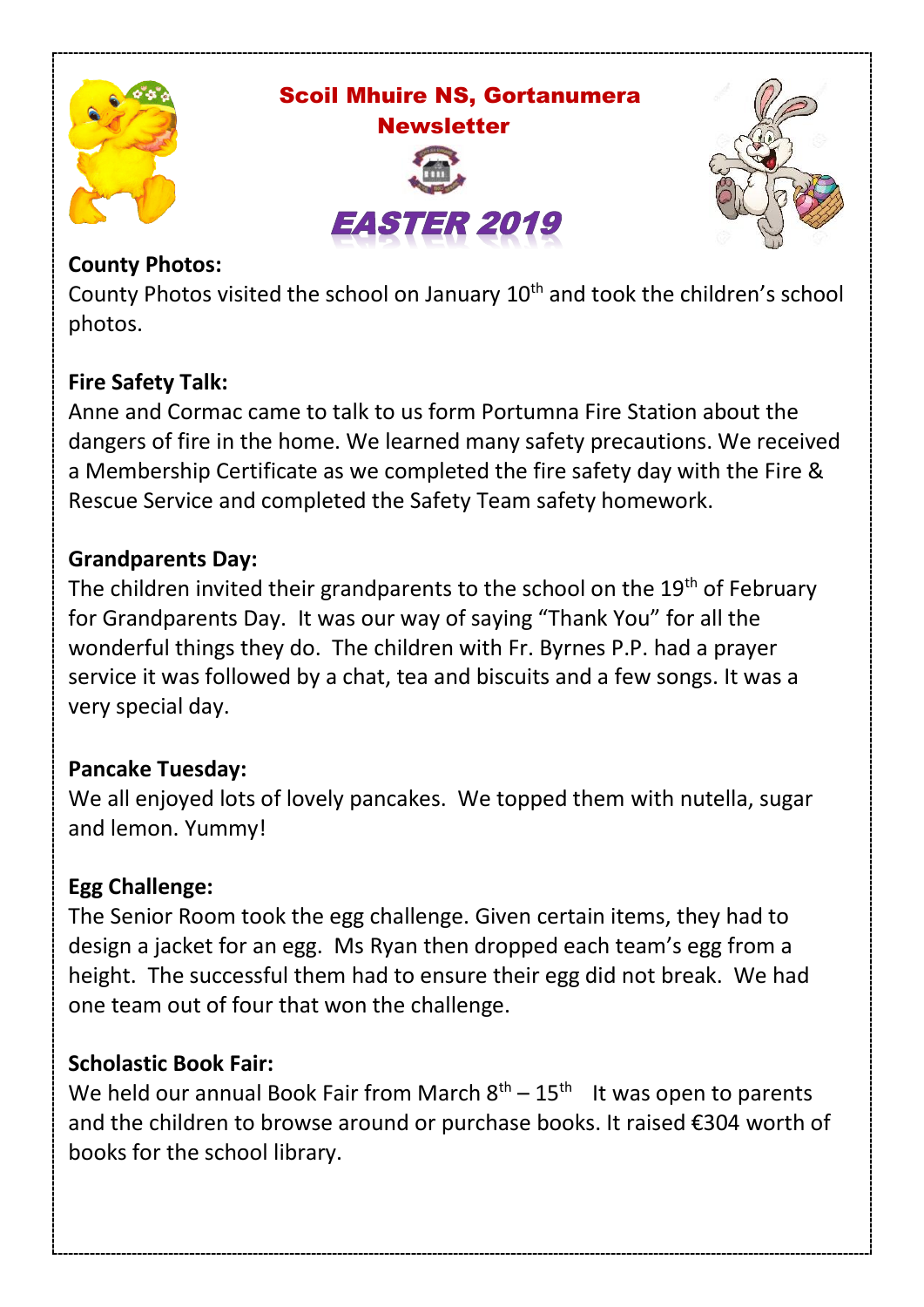#### **Dance It Out Ireland:**

Angela from Dance It Out Ireland came to the school and did a 6 week dance class with all the children. They had great fun and really enjoyed it.

#### **Cake Sale:**

The children of 6<sup>th</sup> class with Ms Watson held a Cake Sale to raise money for school resources. Thanks to the parents who brought in goodies to sell and everyone who supported the event. It was a great success and €520.00 was raised for the fund.

### **Spar FAI 5 Aside Soccer:**

Andrew Canning, Cian Cox, Lily Fahy, Seán Geraghty, Aisling Madden, Samuel Madden, Mark Cox, Oran Cox, Caoimhe Dermody, Melissa Finnerty, Ciara Gallagher, Kate Geraghty, Maeve Harris and Ruaire Kramer took part in the Boys Mixed Spar FAI 5 Aside Soccer tournament. It was held on April 3<sup>rd</sup> in Shiven Rovers FC Newbridge, Ballygar. They played really well and did the school proud. They were coached by Ms Watson. Well done to all on their great performances.

### **Spelling Bee:**

Sixth class took part in the Spelling Bee knock out round. They all did extremely well. Seán got represented the school in the Galway County Final which was held in the Gael Scoil Tuam on March  $26<sup>th</sup>$ . He was knocked out on the 5<sup>th</sup> round and it went to 7 rounds. We are all very proud of him.

### **Scratch:**

The children in 5<sup>th</sup> and 6<sup>th</sup> have started Scratch. The children are introduced to Scratch as an introductory computer language program. The skills learned can be applied to other programming languages such as Python and Java. The children can create animations, text, stories, music and more.

### **Food Dudes:**

The school has been taking part in the Food Dudes Healthy Eating Programme. We have received deliveries of fresh fruit and veg. to the school and won many Food Dude prizes for eating more fruit and veg. We are going to keep eating fruit and veg. at lunch time to win certificates.

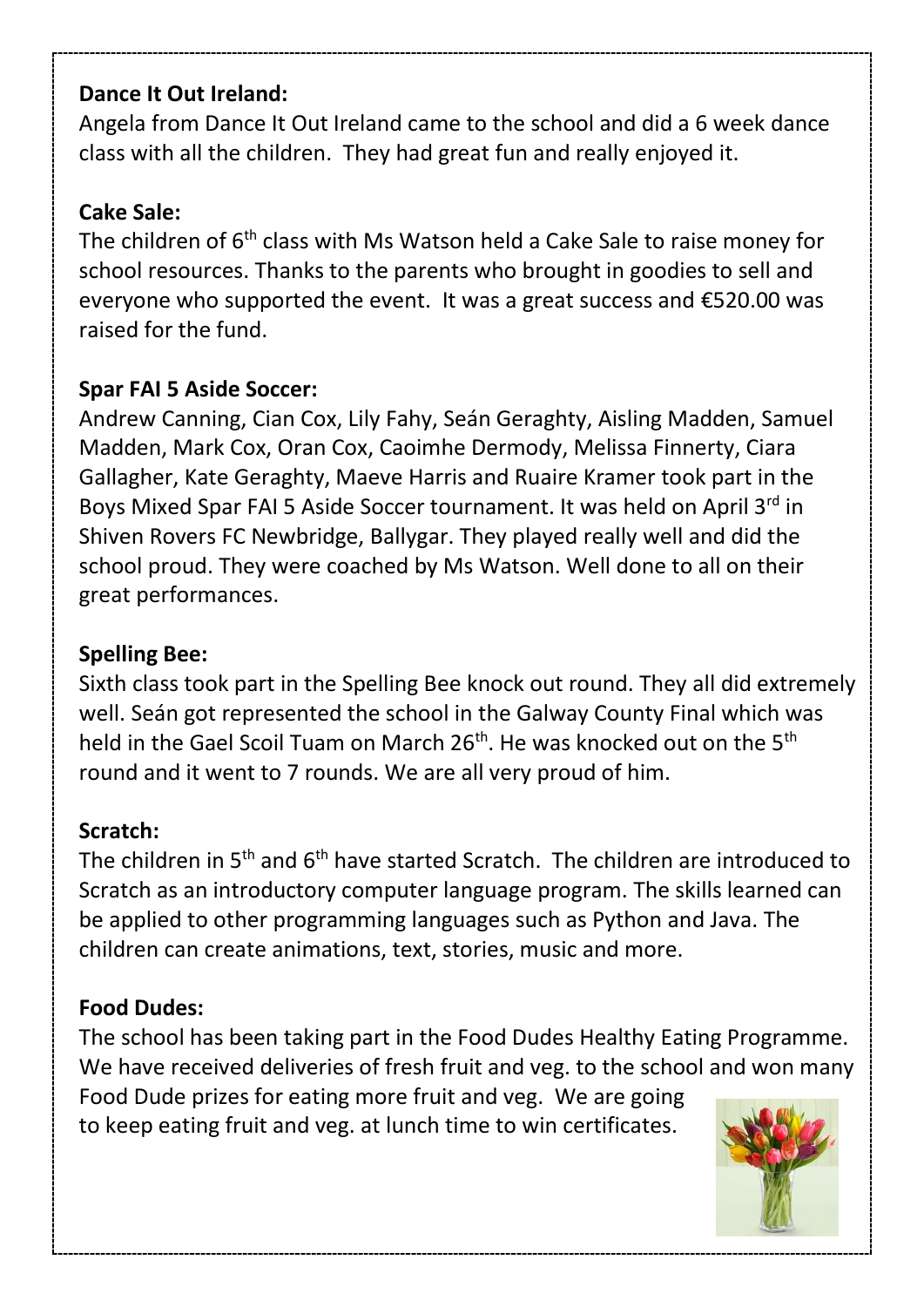### **First Confessions:**

Congratulations to Emma, Shaunagh and Patrick in second class who made their First Confessions on the 10<sup>th</sup> of April in Church of the Ascension, Gortanumera.

# **5K Fun Run/Walk:**

The Board of Management held a 5K Fun Run/Walk on Sunday April  $7<sup>th</sup>$ . It was a great success and a very enjoyable day. Mark Cox, Seán Geraghty and Samuel Madden from the Senior Room and Patrick Madden from the Junior Room were the first children back. We had a great turn out from the parents, grandparents, locals and families. We are very thankful for all the support. €1050.00 was raised. It will go towards the floor covering for school which will be replaced over Easter.

### **First Holy Communion:**

The second class children will make their First Holy Communion on Saturday May 25<sup>th</sup> @ 12pm in Church of the Ascension, Gortanumera.

### **Enrolments:**

Enrolments are now being taking for the school year 2019/2020.

### **Clothes Collection:**

Our clothes collection is on-going. If you have any unwanted clothes they would be greatly appreciated.

### **Website:**

Remember to check out our website o[n www.gortanumerans.ie](http://www.gortanumerans.ie/) for regular updates.



*We hope you & your families have a very Happy Easter from all in Scoil Mhuire NS, Gortanumera*